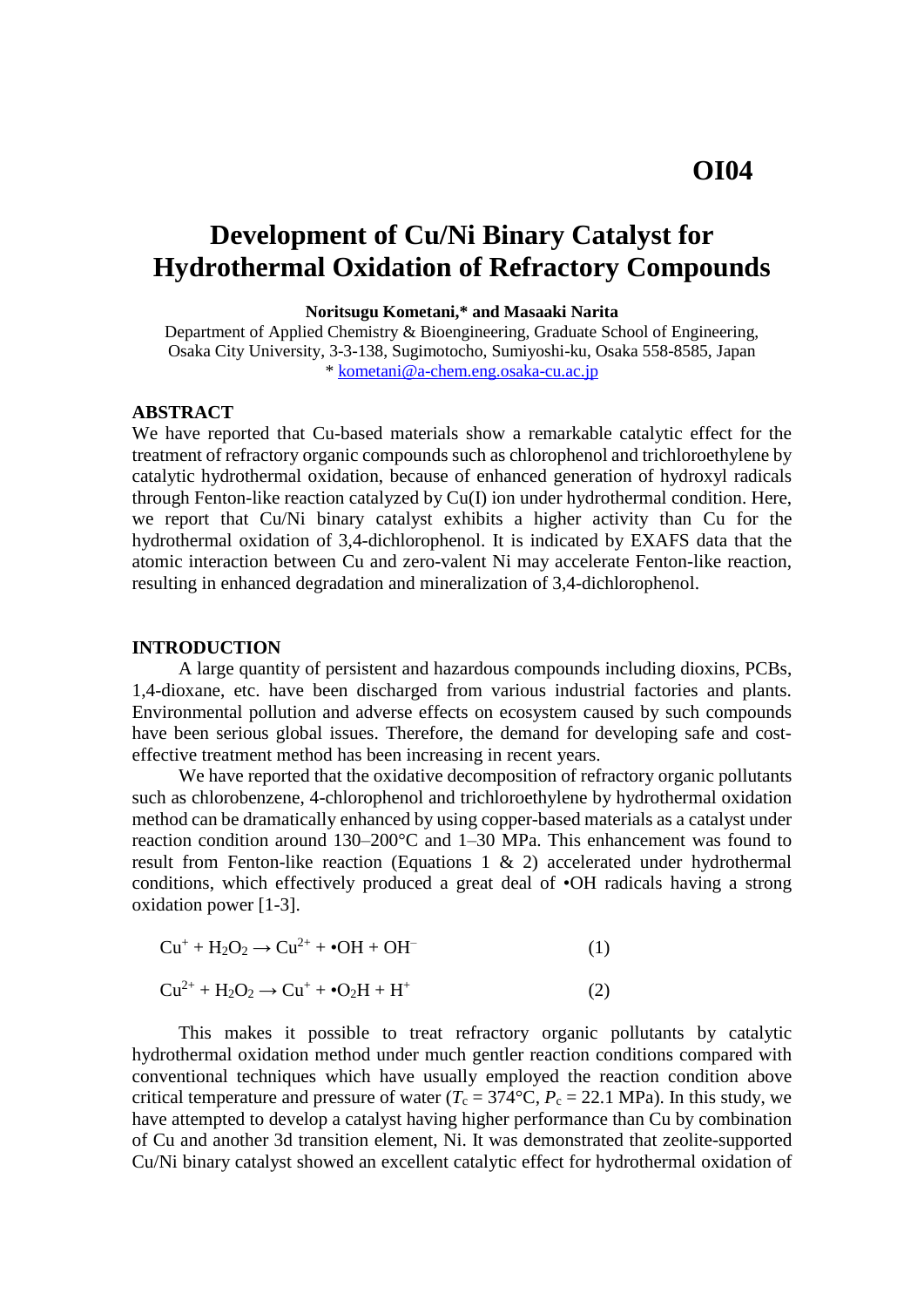3,4-dichlorophenol which was employed as a model compound of refractory organic pollutants.

## **EXPERIMENTAL METHODS**

Zeolite powder  $(0.5-1.2 \text{ mm in diameter}, X \text{ type})$  used for catalyst support were obtained from Tosho Corp. (Japan).  $35\%$  H<sub>2</sub>O<sub>2</sub> was obtained from Mitsubishi Gas Chemical Company Inc. (Japan). Other reagents are of special grade purchased from Kishida Chemical Corp. Ltd. (Japan) and used without further purification. All solutions were prepared using deionized distilled water.

Zeolite-supported Ni/Cu binary catalyst was prepared in the following manner. 10 g of zeolite powder was dispersed in the mixed solution containing 0.02 M CuCl and 0.02  $\overline{M}$  NiCl<sub>2</sub> (50 ml) and stirred for 24 hours. Then, it was dried under reduced pressure and sintered at 500°C for 1.5 hour in air. Zeolite-supported Cu or Ni catalysts were also prepared in a similar manner.

The treatment of 3,4-dichlororphenol by catalytic hydrothermal oxidation was performed using a flow-type packed-bed reactor system [2]. The reactor was made of a titanium tube (6 mm o.d., 4 mm i.d., 19 cm length) connected with two in-line filters (SS-4FWS-05, Swagelok Co.) at both ends and a 0.5 g of catalyst powder was filled within it. The sample solution containing 1 mM 3,4-dichlorophenol and 12 mM  $H_2O_2$  was continuously fed into the reactor by a HPLC pump (PU-2080, Jasco Co.) with a flow rate controlled at 4 cm<sup>3</sup>/min, so that average residence time of reaction mixture within the reactor was about 0.5 min. The reaction temperature was kept at 200°C by immersion of the reactor in a thermostated salt bath. Pressure was controlled at 10 MPa by a back pressure valve. To minimize the effect of adsorption of 3,4-dichlorophenol inside of the reactor system, the sample solution was let flow for more than 1 hour before the start of the reaction. After treatment, the concentrations of residual 3,4-dichlorophenol and TOC (total organic carbon) were determined using an HPLC and a TOC meter, respectively, and the degradation efficiency of 3,4-dichlorophenol and removal efficiency of TOC were calculated.

#### **RESULTS AND DISCUSSION**

Figures 1(a)  $\&$  (b) show the degradation efficiency of 3,4-dichlorophenol and removal efficiency of TOC after treatment of 3,4-dichlorophenol by catalytic hydrothermal oxidation with  $H_2O_2$  at 200°C and 10 MPa using zeolite-supported Cu, Ni, and Cu/Ni binary catalysts, respectively. It is evident in view of these results that Cu/Ni binary catalyst has the highest catalytic activity among them. The degradation efficiency of 3,4-dichlorophenol reached almost 100% for Cu/Ni, while it was about 94‒95% for Cu. For Ni, the degradation efficiency of 3,4-dichlorophenol was about 93% at the beginning of treatment, however it rapidly decreased to about 50% being at roughly the same level as that for non-catalytic treatment. More remarkable difference between catalysts could be seen for the removal efficiency of TOC. For Cu/Ni, the removal efficiency of TOC was about 57% at the beginning of treatment and it was increased gradually up to about 80% with elongation of treatment. For Cu, about 55% of TOC could be removed and it was almost independent of treatment time. Ni was found to show little effect on the TOC removal.

As Cu/Ni binary catalyst exhibited much higher catalytic effect than Cu did and Ni has little effect for hydrothermal oxidation 3,4-dichlorophenol, it will be indicated that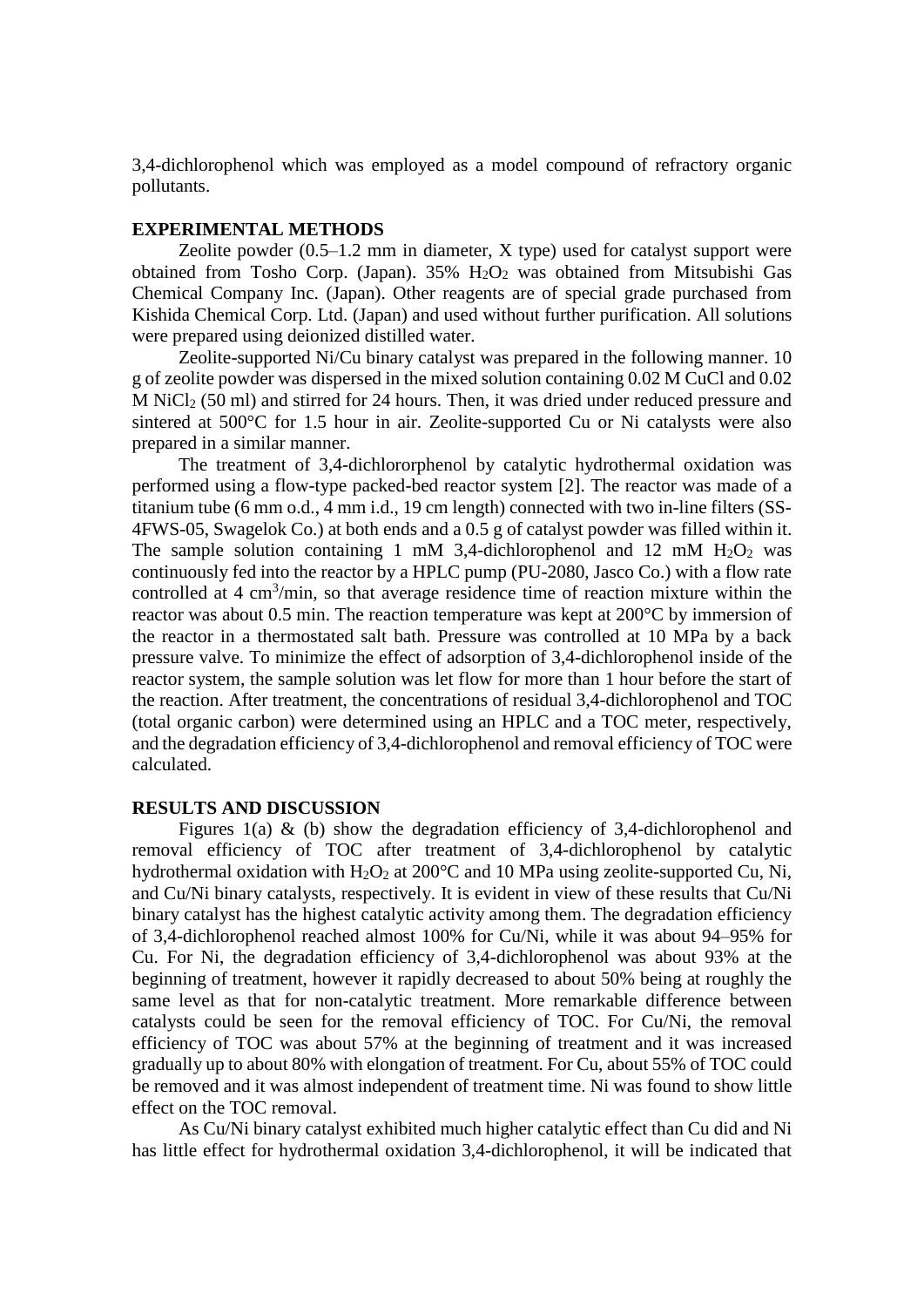the interaction between Cu and Ni played a crucial role on the catalysis mechanism of Cu/Ni binary catalyst. To examine the local atomic structures of Cu and Ni atoms incorporated in the catalyst, the measurement of extended X-ray absorption fine



Figure 1. The degradation efficiency of 3,4-dichlorophenol (upper panel) and removal efficiency of TOC (lower panel) after treatment by catalytic hydrothermal oxidation at 200°C and 10 MPa with zeolite-supported Cu, Ni, or Cu/Ni binary catalyst as a function of time course of treatment.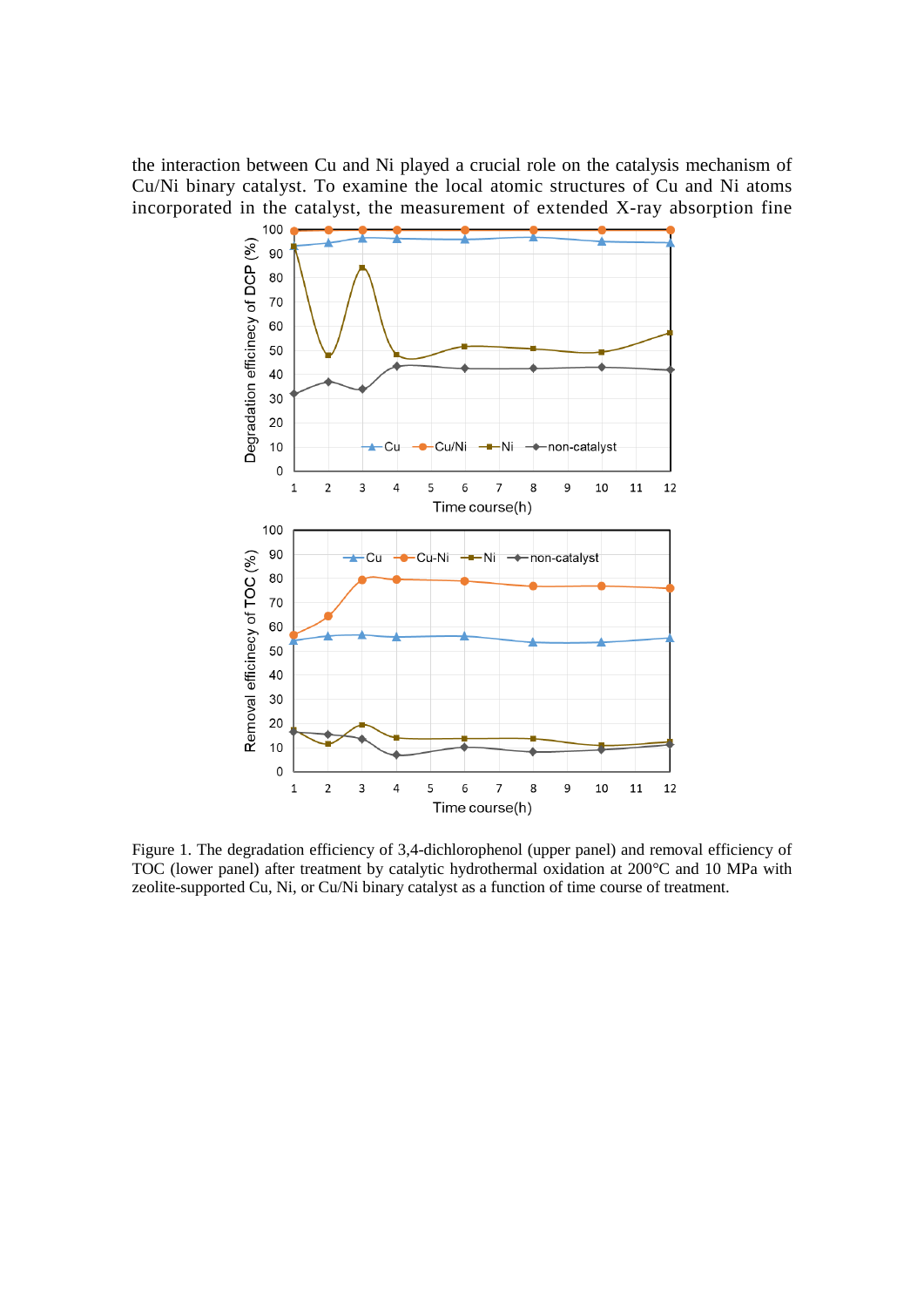

Figure 2. Fourier transforms of Cu (a) and Ni (b) K-edge EXAFS spectra for Zeolite-supported Cu/Ni binary catalyst before and after use for the experiment of catalytic hydrothermal oxidation. structure (EXAFS) spectra has been carried out at Aichi Synchrotron Radiation Center. Figure 2 shows the Fourier transforms of Cu and Ni K-edge EXAFS spectra for Cu/Ni binary catalyst before and after use for experiments of catalytic hydrothermal oxidation. For the local atomic structure of Cu in Figure 2(a), a sharp peak appeared at  $1.5\text{\AA}$ , which could be attributed to Cu-O bond distance of cupric oxide (CuO) [4,5]. As only a little change was seen in the local shell structure of Cu after use for hydrothermal oxidation experiments, it is indicated that Cu was mainly in the form of divalent cation, Cu(II), during catalysis. On the other hand, a distinctive change was observed for the local shell structure of Ni. A sharp peak corresponding to Ni-O bonds of nickel oxide (NiO) appeared at 1.6Å, while the intensity of this peak was decreased and a new peak corresponding to Ni-Ni bonds of metallic nickel appeared at 2.5Å after use of hydrothermal oxidation experiments. This indicates that a part of Ni cations in Cu/Ni binary catalyst was reduced to zero-valent Ni during catalysis.

It has been known that a rate-determining step of Fenton-like reaction is the reduction of  $Cu(II)$  to  $Cu(I)$  described by Eq. (2) [6-9]. Based on the results of EXAFS spectra, it is assumed that the interaction between Cu and zero-valent Ni may promote this rate-determining step to proceed, leading to the overall acceleration of Fenton-like reaction and degradation of 3,4-dichlorophenol. Such consideration is not inconsistent with the observation that the removal efficiency of TOC was increased gradually with elongation of treatment time and reached equilibrium at 80% after 3 hours, because there are only Ni(II) in the pristine catalyst and it will take some time to be reduced to zerovalent Ni.

#### **CONCLUSION**

It has been demonstrated that zeolite-supported Cu/Ni binary catalyst shows a better performance than Cu for catalytic hydrothermal oxidation of 3,4-dichlorophenol. The degradation efficiency of 3,4-dichlorophenol reached almost 100% and the removal efficiency of TOC was as high as 80% after treatment at 200°C and 10 MPa. According to the analysis by EXAFS measurements, zero-valent Ni was generated in the catalyst during treatment. It is indicated that this may interact with Cu, accelerating overall Fenton-like reaction and degradation of 3,4-dichlorophenol.

# **ACKNOWLEDGEMENTS**